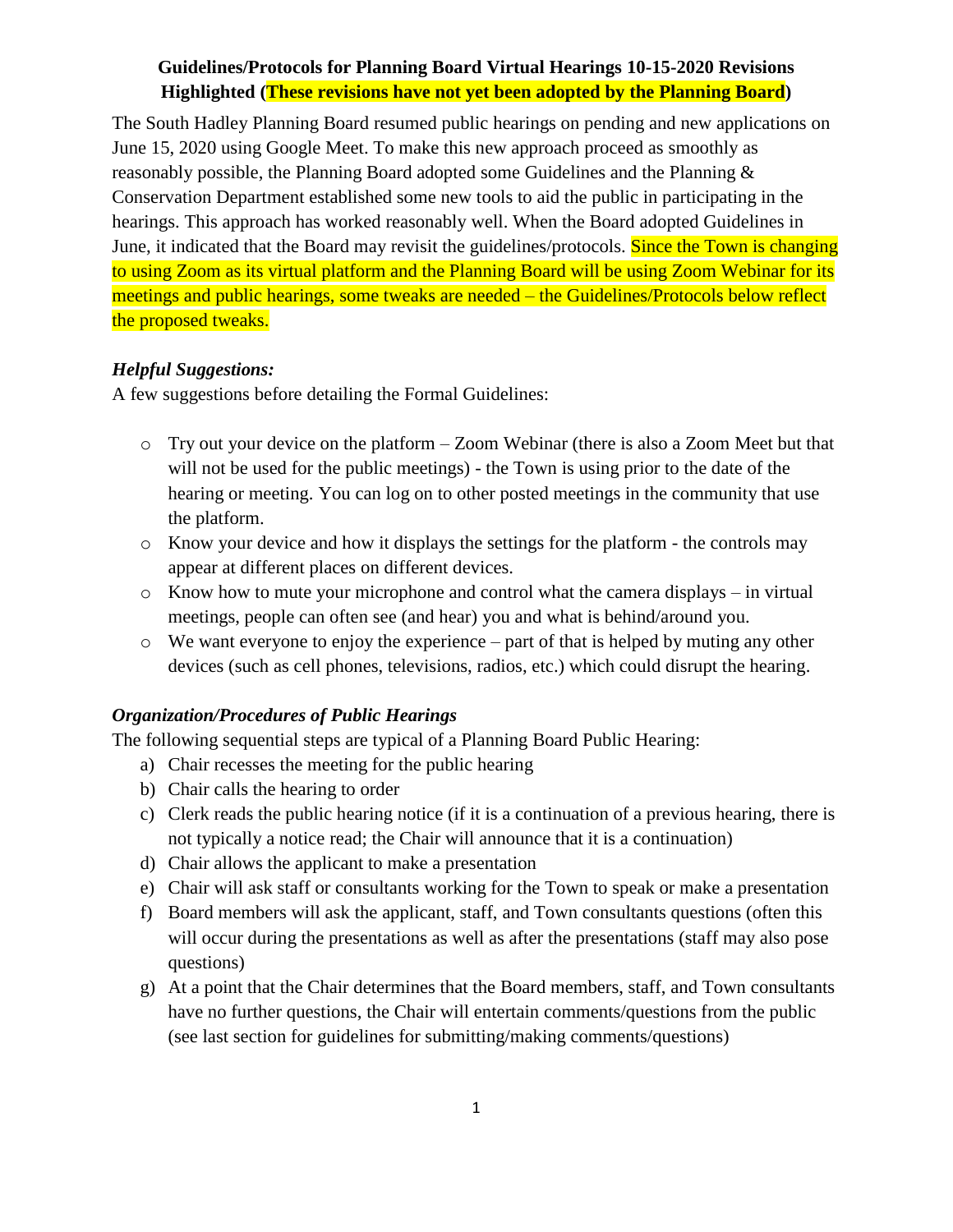#### *The Guidelines/Protocols - Generally*

- 1). *Materials Submittal:* All materials to be used by the applicant or the Town need to be submitted as a PDF to the Director at least one week prior to the hearing so the documents may be uploaded to the website to enable all parties (including, but not limited to, the Board members, Town staff, and the interested members of the public) involved in the hearing to download the documents for use during the hearing.
- 2). *Time limitations - Meetings:* Three-hour limitation on Planning Board meetings including hearings. The Chair may, in exceptional circumstances, at the Chair's discretion, extend this time limit.
- 3). *Time limitations – Hearings:* Two hour limitation on any hearing with the hearing to be continued to another predetermined date (unless extended at the discretion of the Chair).
- 4). *Recording and Posting:* Hearings will be *recorded and posted* (online and, hopefully, on Channel 15). Meetings are also anticipated to be similarly recorded and posted.
- 5). *Live Streaming:* Hearings will be live streamed online and Channel 15 when feasible if the Selectboard or School Committee is meeting, it will not be feasible.
- 6). *Virtual Platform:* The Town's virtual meeting platform is Zoom. The Planning Board will use the Zoom Webinar platform for all virtual meetings unless/until the Town acquires licenses to utilize an alternative platform.
- 7). *How to Join/Speak:* Joining and speaking during the hearings may be accomplished either on-line or via phone. Whether participating on-line or by phone, participants must adhere to the guidelines/protocols - particularly relative to being "muted" unless called upon by the Chair.
- 8). *To Speak:* Zoom Webinar has a **"raise your hand"** feature which attendees are to use to let the host and co-host know they wish to speak. When the Chair indicates that they are to allow an "attendee" to speak, the host or co-host will change the attendee's status to allow them to be unmuted either as an attendee or change their status temporarily to "panelist". Once the attendee has made their comments or questions, the host or co-host will restore the attendee to their attendee status.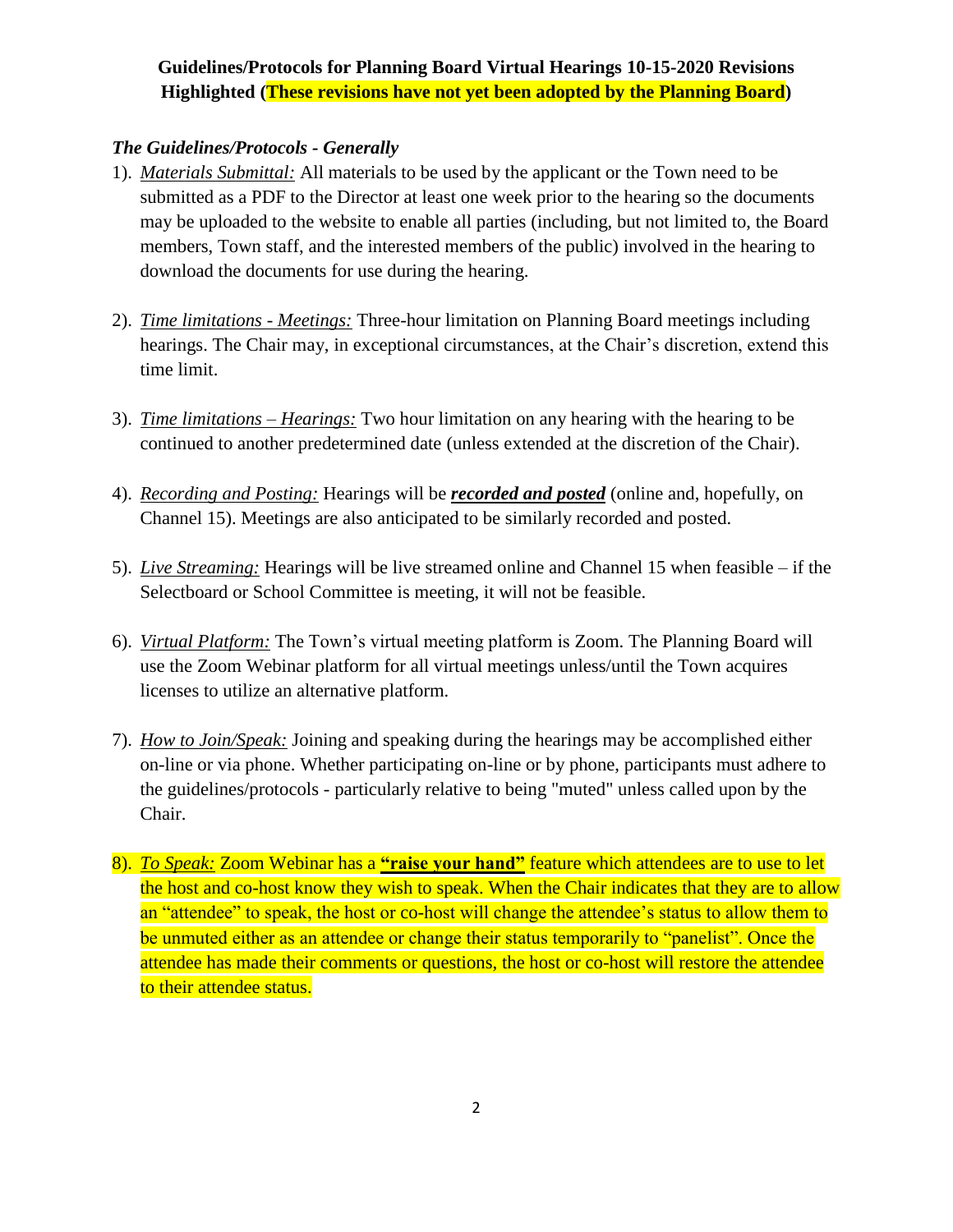- a. Host/Co-Host: The Director of Planning & Conservation will serve as the "Host" and the Conservation Administrator/Assistant Planner and the Senior Clerk will serve as "Co-Hosts".
- 9). *Q & A Function:* Zoom Webinar has a "Q & A" function.
	- a. The "Q & A" function is to be used solely to convey questions to the Board or Host/Co-Hosts.
	- b. All Questions will be sent to all persons as will all Responses.
	- c. The Q & A will be transcribed by Zoom Administration and will be made a part of the meeting record.
- 10). *Chat Function:* Zoom Webinar has a "Chat" function. Since this function allows "private chats" and it is not possible to disable the "private chat" function, the "Chat" function will be disabled and unavailable.
- 11). *Unaddressed Comments/Questions:* Any comments/questions submitted at a public hearing but not addressed due to the lack of time, will be the first public comments/questions addressed at the continuation of the hearing - immediately followed by comments/questions submitted following the hearing but no less than 4 days prior to the date of the hearing's continuation.
- 12). *Staff Monitoring of Emails, Google Form, and Q&A during Hearing:* Director of Planning & Conservation Richard Harris, Planning & Conservation Clerk Colleen Canning and Assistant Planner/Conservation Administrator Anne Capra will separately monitor emails, Google Form submittals, **Q&A, and "Raised Hands" to make note of persons wishing** to make comments or questions. They will maintain the order in which person have requested to speak and let the Chair know who is "next in line" to speak. They will particularly monitor participants to note whether someone is using the "Raise Your Hand" function to request to speak.
- 13). *Requirement to be Muted:* All members of the public and the applicant are to remain "muted" unless the Chair authorizes them to speak. Once they have been recognized, they may unmute themselves and offer their comments/questions and then return themselves to a "muted" status. Persons in "Attendee" mode are muted and their camera turned off unless the Host or Co-Host changes their status.
- 14). *Removal for Disruption:* The Chair has authority to have any person failing to adhere to the rules of conduct removed if that failure is disruptive to a meeting or hearing. The Director of Planning & Conservation will remove ("block") any participant upon instruction to do so by the Chair.